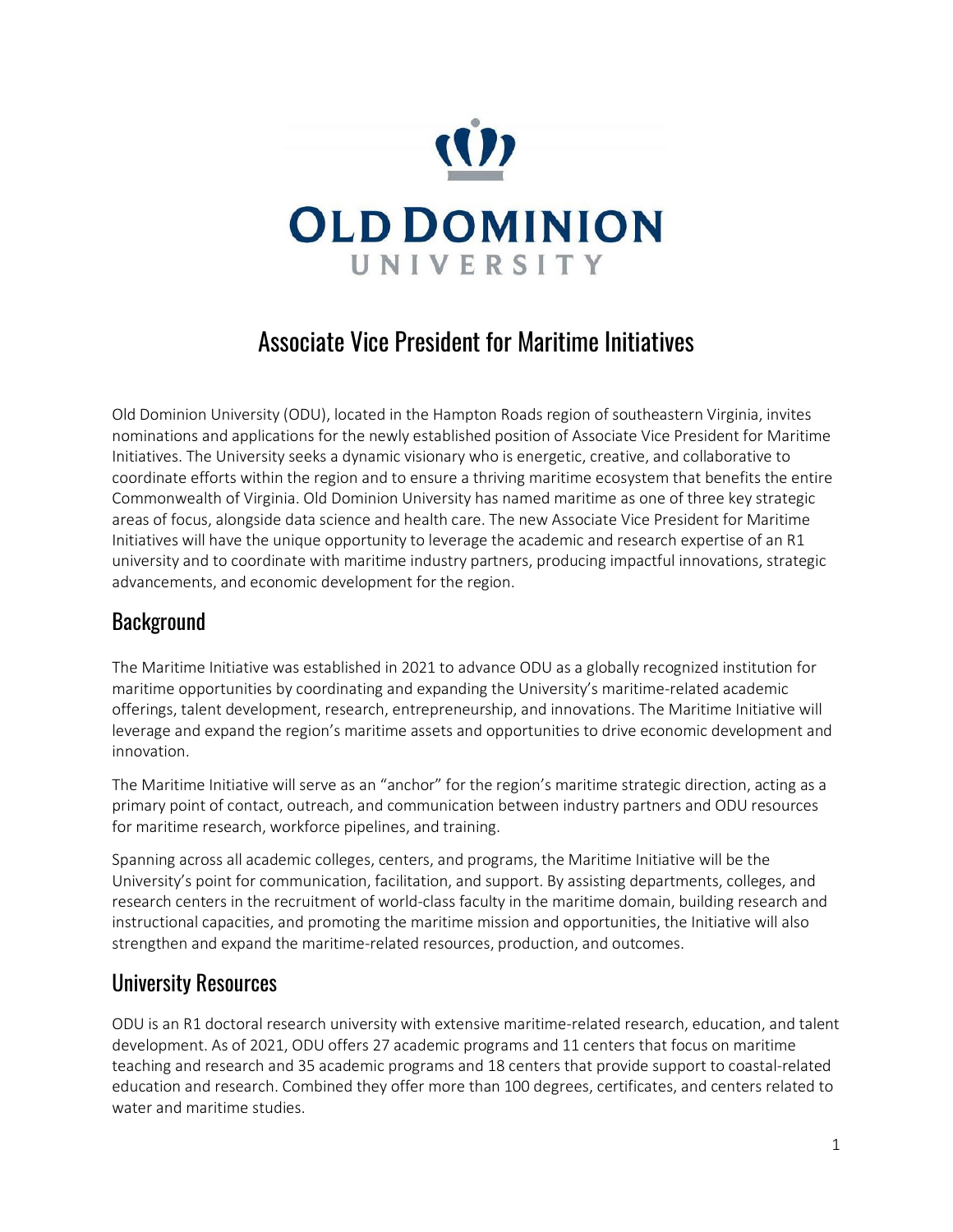Across the maritime sector, ODU supports academic programs and research initiatives that focus on a broad and growing range of maritime-related domains, including port operations and supply chain, logistics, transportation, engineering, coastal resilience and sea-level rise, national defense and cybersecurity, international trade, renewable energy and an emerging offshore wind industry, and climate change adaptation.

With more than 25 existing centers and institutes with direct and collaborative maritime focus, ODU already commands an impressive academic and research infrastructure that has tremendous potential for the advancement and strategic development of a maritime ecosystem.

These include:

[Coastal Virginia Cybersecurity Innovation \(COVA CCI\)](https://covacci.org/) [Center for Geospatial Science, Education & Analytics \(GeoSEA\)](https://www.odu.edu/facultystaff/research/resources/computing/gis) [Commonwealth Center for Recurrent Flooding Resiliency \(CCRFR\)](https://www.floodingresiliency.org/) [Digital Shipbuilding](https://digitalshipva.org/) [Institute for Coastal Adaptation and Resilience](https://oduadaptationandresilience.org/) (ICAR) [Institute for Innovation & Entrepreneurship \(IIE\)](https://www.odu.edu/iie) [International Maritime, Ports, & Logistics Institute](https://www.odu.edu/business/center/port) [Maritime Industry Base Ecosystem \(MIBE\)](https://maritime757.org/) [OpenSeas Technology Innovation Hub](https://www.odu.edu/iie/openseas) [Virginia Institute for Spaceflight and Autonomy](https://visaatodu.org/) (VISA) [Virginia Modeling, Analysis & Simulation Center \(VMASC\)](https://www.odu.edu/vmasc)

## Regional Resources

Hampton Roads stands apart from other North American maritime localities in terms of both geography and infrastructure. Located at the confluence of the Chesapeake Bay and the Atlantic Ocean, Hampton Roads possesses one the world's deepest natural harbors and is home to the world's largest naval base with the highest concentration of U.S. Navy vessels. Maritime industries and related concerns span the region. These include commercial ports, shipbuilding and repair units, suppliers, trans-Atlantic infrastructure development, a newly emerging offshore wind industry, and military and government installations. Regional partners include the Port of Virginia, Sentara Healthcare, Norfolk Southern, NASA Langley, NASA's Wallops Flight Facility, and the Thomas Jefferson National Accelerator Facility (a Department of Energy National Laboratory).

Hampton Roads' significant and growing engagement with leading maritime activities totals over \$34 billion in the U.S., with an expected average growth of five percent annually. The Hampton Roads Maritime Collaborative for Growth & Innovation (HRMC) was established in 2020 to coordinate, facilitate, and align opportunities for the Hampton Roads maritime ecosystem, with the goal of spurring long-term economic development and innovation. In 2021, HRMC and ODU released a report, prepared by TEConomy Partners, that identified major economic areas to leverage and expand the region's innovation and workforce support for the maritime industry. The report, "A Pathway for Maritime Innovation in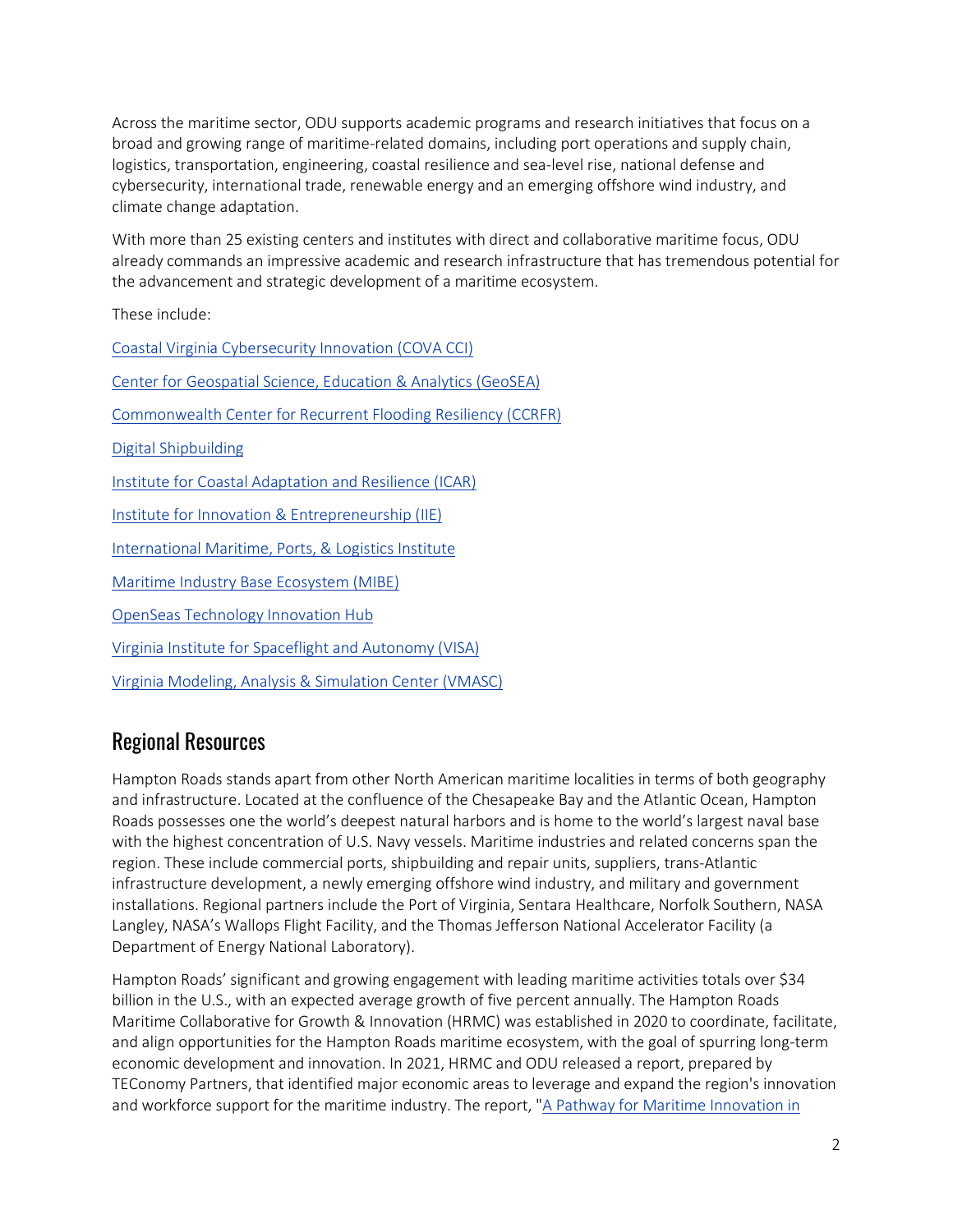[Hampton Roads,](https://odu.edu/content/dam/odu/offices/innovation-entrepreneurship/documents/teconomy-report.pdf)" pinpointed defense/shipbuilding/repair, port and logistics, offshore wind energy, and coastal resilience as the principal economic drivers related to maritime. The report recommended four pathways for maritime innovation that the Hampton Roads region must target in order to leverage current and growing maritime advantages:

- Develop a national hub for autonomous systems;
- Organize a maritime small business innovation collaborative;
- Establish a Department of Defense/DoD center of excellence for naval sustainment and mission engineering; and
- Build a sustainable home and brand for maritime innovation in Hampton Roads

Across Hampton Roads and ODU, the maritime channels of expertise include port operations and supply chain, climate change, resilience, and adaption, digitalization of maritime ecosystems, renewable energy, national defense and port security, international trade and development, and tourism and cultural heritage. Leveraging this expertise, across the University and region, will offer tangible assets and actionable opportunities to connect, strengthen, and advance the maritime industry and community.

#### Role of the Associate Vice President for Maritime Initiatives

The Associate Vice President for Maritime Initiatives (AVPMI) will work at the intersection of academic programs and research initiatives, external partnerships, and regional economic developments. Reporting to the Vice President of Research at ODU and coordinating with the Provost and Vice President for Academic Affairs, the AVPMI will be responsible for catalyzing maritime-related activities across the University and with outside stakeholders to build an academic infrastructure that synergizes the regional ecosystem and accelerates infusion of innovation into the maritime industry.

The [OpenSeas Technology Innovation Hub](https://www.odu.edu/iie/openseas) will report to the AVPMI, who will be responsible for sustaining OpenSeas and using it as leverage to scale up maritime innovation activities in the region with particular emphasis on SBIR/STTR funding sources. Th[e Maritime Industry Base Ecosystem](https://maritime757.org/) (MIBE) and [Digital](https://digitalshipva.org/)  [Shipbuilding](https://digitalshipva.org/) initiatives—fraternal maritime innovation resources—will also report to the AVPMI, with administrative support from the [Virginia Modeling, Analysis and Simulation Center](https://www.odu.edu/vmasc) (VMASC).

The AVPMI will be responsible for driving the strategic and tactical plan for the Initiative, collaborating, leveraging, and facilitating the complexities of systems across the maritime ecosystem for the University and Hampton Roads.

## Opportunities and Challenges

• Coordinate, leverage, and strengthen ODU's established maritime academic infrastructure. Within the University, the AVPMI will have the opportunity to collaborate and identify interdisciplinary capabilities across faculty and academic sectors to facilitate maritime-related research and innovation opportunities. To build and enhance the competitive advantage for ODU among Virginia universities and other institutions in the maritime space, the AVPMI will connect and leverage ODU's existing academic degree offerings, academic programs, and research centers, to optimize talent development for the maritime industry and facilitate collaboration and innovation opportunities with external partners.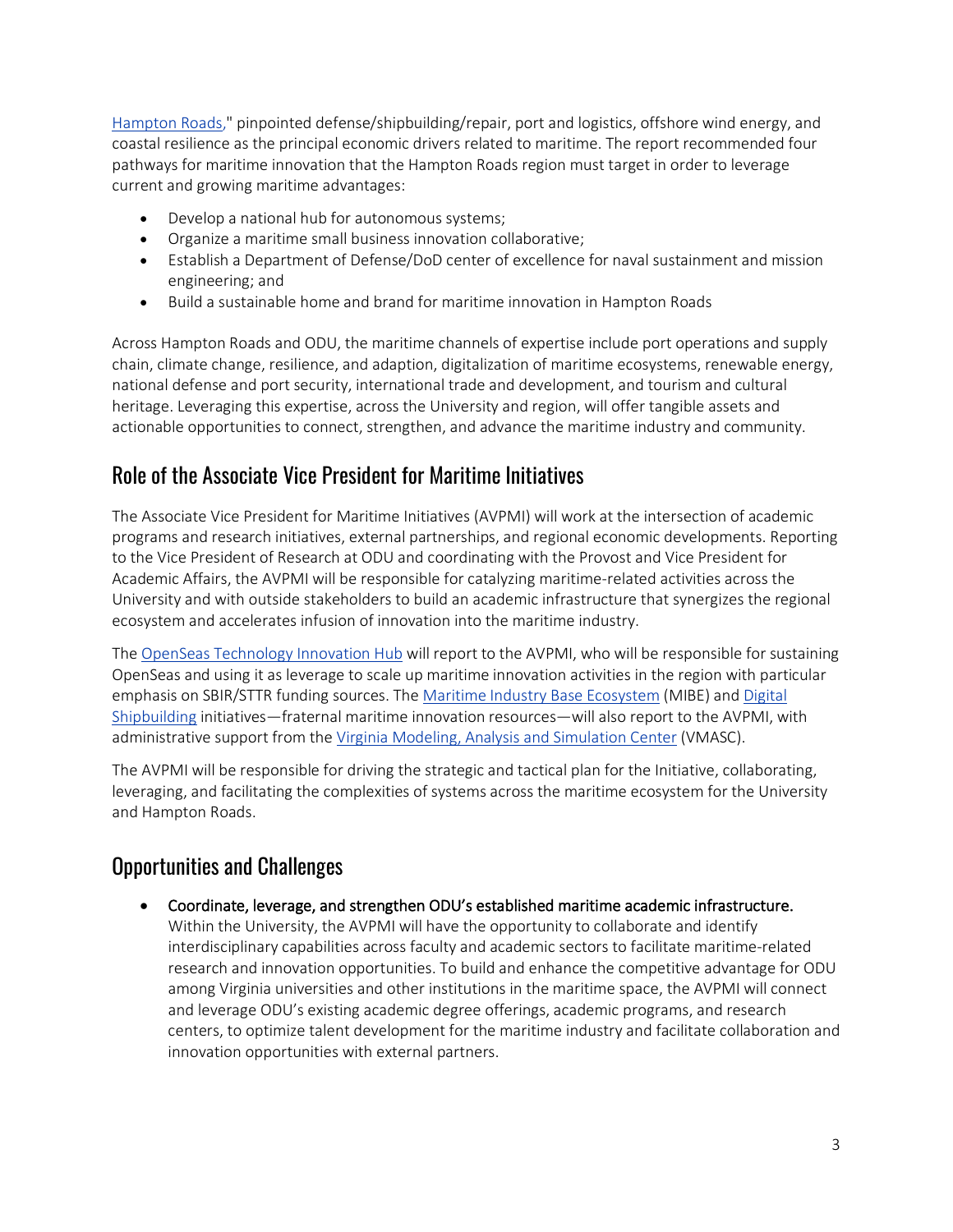- Effectively represent the Maritime Initiative to internal and external stakeholders. The AVPMI will be the external-facing lead for the Maritime Initiative stakeholder engagement, engaging with industry, military, and government entities at all levels, the public and private sectors, nonprofit organizations, and the community. The AVPMI will be a coalition builder on and off campus, who finds success in the success of others and who is dedicated to serving and leading the Maritime Initiative through stewardship of the current capabilities and future maritime potential within the University and region.
- Extend and deepen ODU's reputation and brand within the maritime sector. As a core strategic maritime resource for the University, the AVPMI will lead establishment of ODU's maritime brand, audience engagement, and implementation. The AVPMI will embrace and embody the goal to raise the profile of ODU as a global maritime nexus for teaching, research, innovation, commercialization, and workforce development outcomes.
- Promote and provide systems-level collaboration and strategic vision for the Hampton Roads maritime ecosystem. Bolstered by the extensive maritime assets and opportunities across the Hampton Roads region, the AVPMI will work to bring those currently vested in the maritime ecosystem into collaboration, as well as identify and advocate for new partnerships within the maritime business community, military, government agencies, and maritime-related industries, to create compelling opportunities and synergies for current and future initiatives.
- Expand, diversify, and cultivate resource development and revenue streams to support the Maritime Initiative. The AVPMI will identify revenue streams, both short- and long-term, that support the initiatives and ensure sustainability. The AVPMI will work to increase and prioritize external research funding, in addition to piloting new revenue-producing opportunities within the maritime industry and ecosystem.

#### Desired Qualities and Qualifications

The successful applicant will have at least ten years' experience in a maritime-related area that has significant economic promise for Hampton Roads (such as port logistics, supply chain management, shipbuilding/repair/modernization, coastal resilience, offshore wind energy, naval systems acquisitions, or naval fleet support). A graduate degree is required, and demonstrated experience in higher education is highly preferred. Demonstrated experience with federal contracting (either on the federal or contractor side) is also highly preferred.

In addition, the new AVPMI will be a systems thinker who possesses many of the following qualities and experiences:

- A deep understanding and appreciation of the maritime industry and impacted sectors;
- Experience building relationships and developing resources across internal and external stakeholders;
- An ability to successfully prepare for and develop growth opportunities within the maritime ecosystem and related industries;
- Demonstrated leadership in building and managing complex organizations;
- An entrepreneurial, energetic, and optimistic approach to leadership and collaboration;
- A stewardship approach to leveraging existing and established assets across the University, community, and region;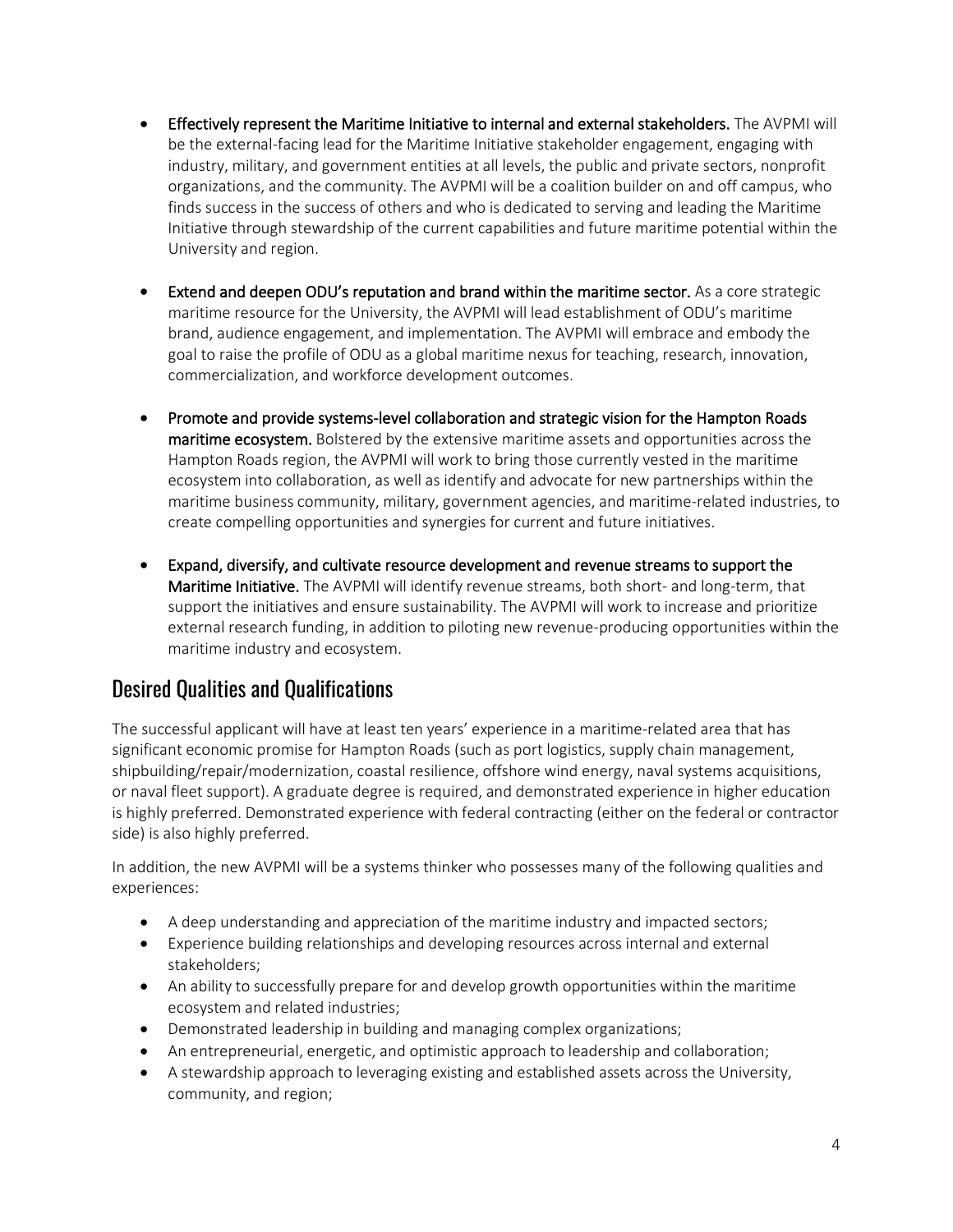- Ability to engage with University stakeholders and the community;
- Ability to engage with leadership across maritime industries, government, commercial, technology, and operational sectors;
- A track record of managing a diverse portfolio and balancing the needs of multiple constituencies;
- Experience with fund development and management, including grant proposals and partnerships;
- The ability to navigate the needs of various partners and align them through strategic vision, impact, and results;
- A management style based on consensus building, teamwork, and partnership;
- An understanding of the expectations across academic operations in comparison to industry;
- Demonstrated history of leadership and personal integrity and accountability;
- A deep commitment to supporting ODU's mission, vision, culture, and entrepreneurial spirit; and
- Outstanding communication and interpersonal skills.

#### About Old Dominion University

Old Dominion University, located in the city of Norfolk, Virginia, is an R1 public research institution that serves its students and enriches the Commonwealth of Virginia, the nation, and the world through rigorous academic programs, strategic partnerships, and active civic engagement.

Founded in 1930 as an extension of the College of William and Mary and the Virginia Polytechnic Institute, ODU grew from a two-year school into a four-year institution, with independence in 1962, and has grown to become a prominent, entrepreneurial-minded university for academic excellence within the Hampton Roads region.

Today, ODU is Virginia's forward-focused public doctoral research university, with more than 24,000 students, providing rigorous academics, an energetic residential community, and initiatives that contribute \$2.6 billion annually to Virginia's economy. The University offers more than 150 programs available on campus and more than 100 programs through online learning at ODU*Online*. Its eight academic colleges confer 91 bachelor's degrees, 42 master's degrees, 22 doctoral degrees and two educational specialist degrees. With more than 160,000 alumni, ODU has a 94 percent employment rate for its graduates within six months, with a dedication to producing top talent to the Hampton Roads region and Virginia.

With its waterfront campus in the coastal city of Norfolk, ODU neighbors Naval Station Norfolk, the world's largest U.S. Navy base. ODU provides educational opportunities for active military, veteran students, and their families and is ranked as the No. 1 "Best for Vets" Virginia institution by *Military Times*, with 25 percent of their student body being military affiliated.

ODU delivers top-quality education to populations in need and provides internationally recognized research in areas of regional and national significance, such as coastal resilience, data analytics, modeling and simulation, cybersecurity, and advanced manufacturing.

With a number of key strengths in the region—including significant Department of Defense investment, ports of national, strategic importance (the largest deep water harbor on the East Coast), national labs (DoD, DOE and NASA), a nationally prominent shipbuilding, repair and modernization sector, a newly emerging offshore wind industry, and new trans-Atlantic broadband capacity — ODU is capitalizing on its unique role as a central connection point by training the workforce, providing advanced research and engaging in meaningful community service to further the regional economy.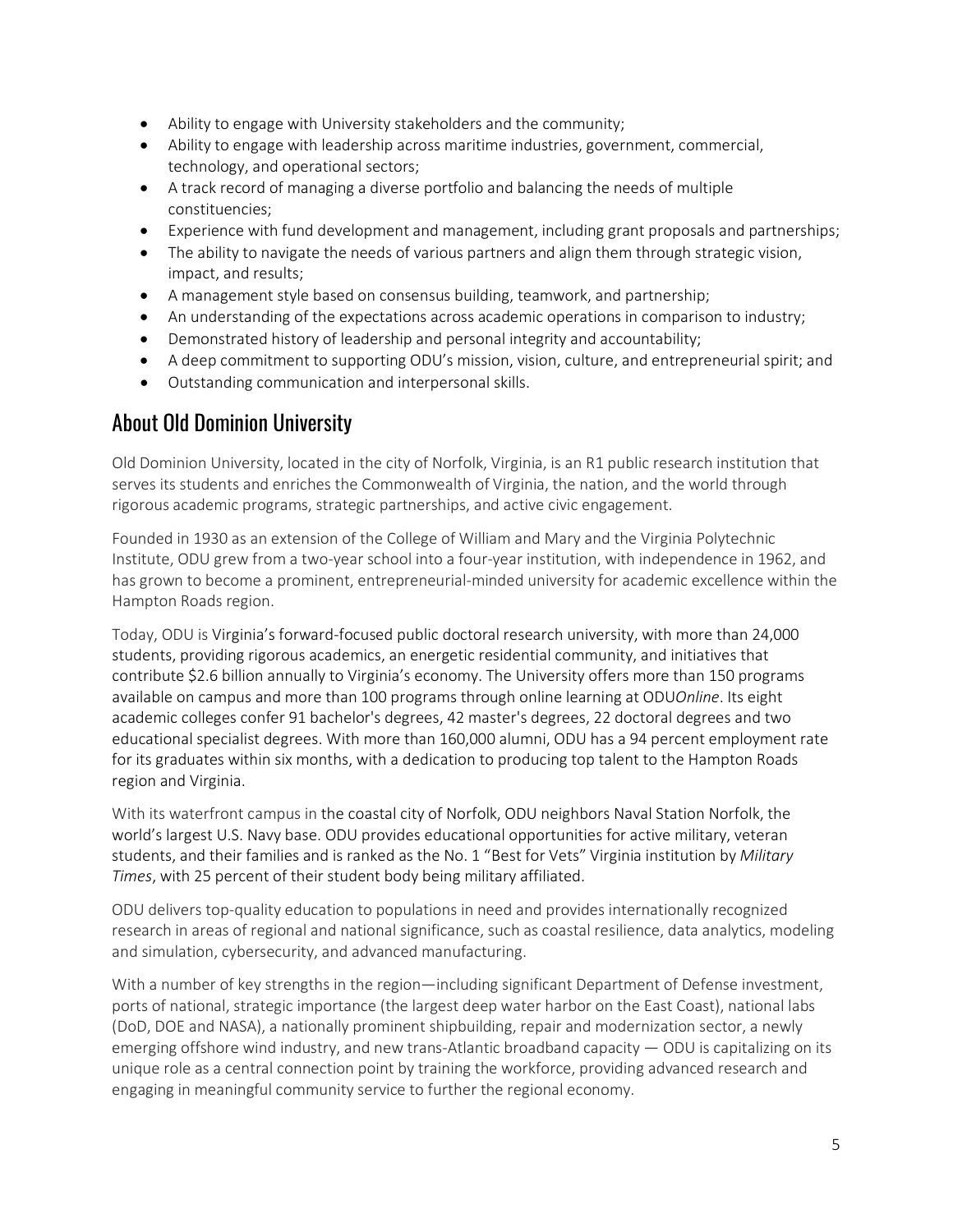# Research

ODU has nationally recognized research strengths in coastal resilience, cybersecurity, modeling and simulation, port logistics and maritime engineering. More than half of the faculty are involved in funded research projects sponsored by federal agencies and industry, creating research opportunities for undergraduates and graduate students. ODU is one of only 29 universities that are members of a Department of Defense-sponsored University Affiliated Research Center. ODU is a key research partner for the Thomas Jefferson National Accelerator Facility, Newport News Shipbuilding and, through ODU's Virginia Institute for Spaceflight and Autonomy, NASA's Langley Research Center and Wallops Flight Facility. ODU research teams generate \$68 million in annual expenditures, innovating locally to transform globally.

ODU fosters and promotes the research enterprise through it[s Office of Research.](https://www.odu.edu/research) This office is also responsible for developing, implementing, and monitoring regulatory compliance policies and procedures. Regulatory compliance concerns include export controls, protection of laboratory animals and human subjects in research, radiation safety, chemical safety, scientific integrity, and conflict of interest. University intellectual property administration is a function within the Office of Research. The office supports technology transfer activities by identifying, protecting, and marketing inventions and works of authorship.

The [ODU Research Foundation](https://researchfoundation.odu.edu/) serves as the University's fiscal and administrative agent for sponsored program activities. Established in 1965 as an independent, nonprofit, 501(c)(3) organization, the Research Foundation has played a significant role in ODU's ability to attract world-class researchers and advance its research mission while enhancing the University's profile*.* 

#### University Leadership

President Brian O. Hemphill, Ph.D., became ODU's ninth president on July 1, 2021. Most recently, President Hemphill served as President at Radford University, after serving as President at West Virginia State University. He has held administrative leadership positions including Associate Vice Chancellor, Dean of Students, and Vice President for Student Affairs and Enrollment Management, in addition to his academic positions as Associate and full Professor across previous institutions. President Hemphill earned a Ph.D. in higher education administration and policy studies from the University of Iowa, a master's degree in journalism and mass communication from Iowa State University of Science and Technology, and a bachelor's degree in organizational communication from Saint Augustine's University.

# Diversity, Equity, And Inclusion

ODU is a vibrant and diverse campus that embraces an inclusive and welcoming community. The University has a dedication and commitment to the principles of equality and equity across students, faculty, and staff. Nationwide, ODU is recognized for its diversity, equity, and inclusion as a top 20 university in graduation of African American students and is known for its position as a leader in firstgeneration college graduates.

ODU has implemented initiatives to foster an inclusive and supportive environment that values diversity, including the President's Task Force on Inclusive Excellence, with the goal of achieving a level of institutional success realized in diverse communities where all constituencies have equitable opportunities to succeed. ODU believes in encouraging diversity through every aspect of the University, including its people, campus, curriculum, co-curriculum, and the community.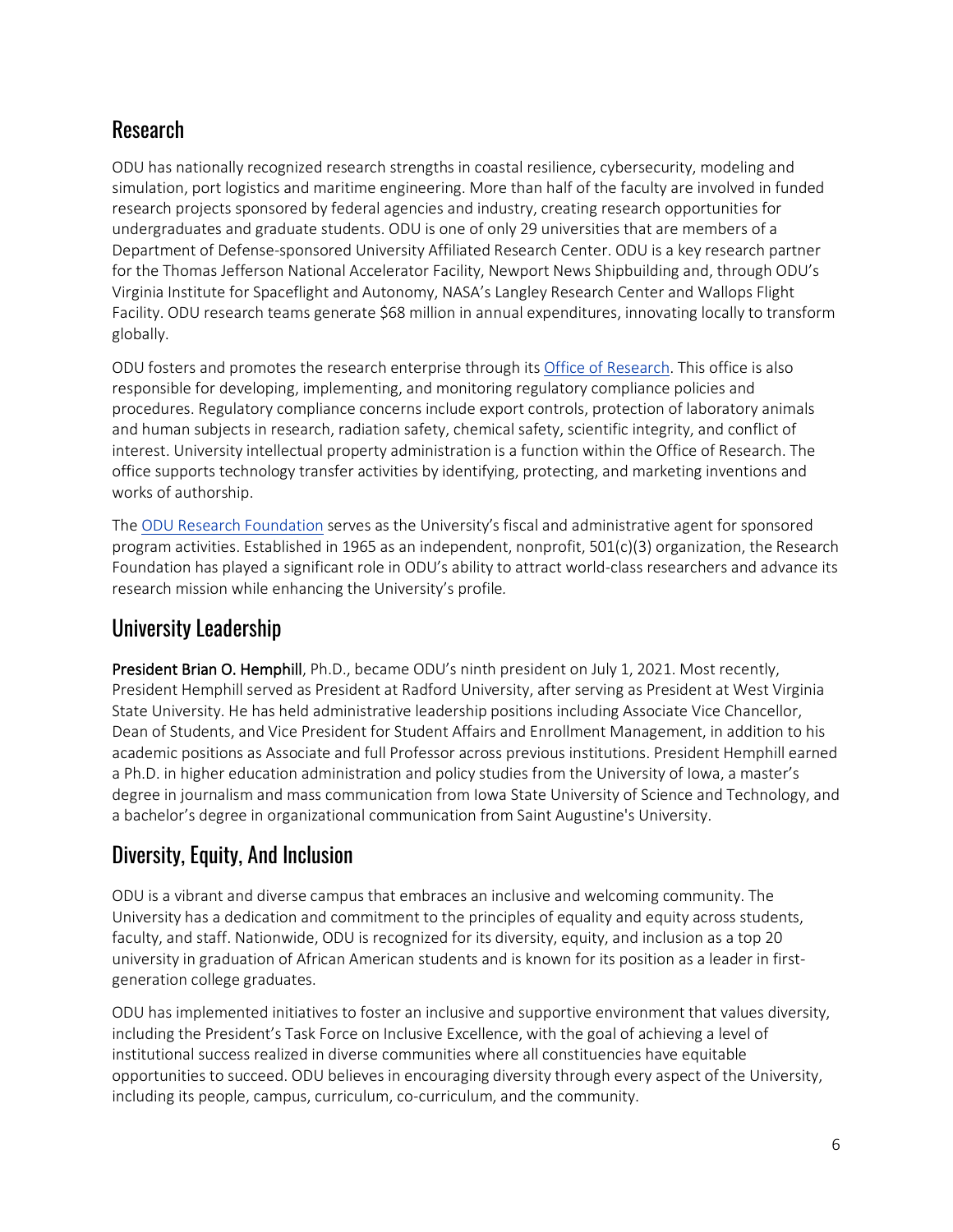# City of Norfolk

Old Dominion University is located in Norfolk, Virginia, which is home to nearly 250,000 residents across 66 square miles. The city of Norfolk is truly a coastal and waterfront community with seven miles of beachfront and a total of 144 miles of shoreline along lakes, rivers, and the Chesapeake Bay. Norfolk is home to the world's largest naval base and the North American Headquarters for NATO (North Atlantic Treaty Organization) and is the home of the USS Wisconsin battleship and a vibrant harbor. Nauticus, also known as the National Maritime Center, is a maritime-themed science center and museum located on the downtown waterfront, which also houses the Hampton Roads Naval Museum and exploratory exhibits from NOAA. *USA Today* called Norfolk one of the "Top 10 Booming Downtowns," recognizing a decadeslong housing, retail, and financial boom in the city. Norfolk International Terminals has completed a 300 acre expansion, making it the largest intermodal center in the nation. Ocean-going cruise vessels of up to 3,000 passengers regularly stop at the Half Moone Cruise and Celebration Center downtown. There is also a thriving entrepreneurial ecosystem in Norfolk and the region, driven by 757 Collab, 757 Angels, ODU's Institute for Innovation & Entrepreneurship, and other partners.

Norfolk is a cultural hub on the East Coast, serving as home to the Virginia Opera, the Virginia Stage Company, the Virginia Symphony, the Virginia Arts Festival, Chrysler Hall, Chrysler Museum of Art, the General Douglas MacArthur Memorial, the Virginia Zoological Park, and the NorVA live music venue. Norfolk has been recognized as a Tree City, and its neighborhoods have extensive trees and flowers, with 12 walkable city blocks of downtown waterfront through the city's museum and historic sites. The nationally recognized Norfolk Botanical Garden, Virginia's largest botanical garden, offers 175 acres of over 60 themed gardens that can be viewed by tram, boat, or foot.

Surrounding Norfolk, the Hampton Roads area is home to approximately 1.75 million people including the cities of Chesapeake, Hampton, Newport News, Norfolk, Portsmouth, Suffolk, and Virginia Beach. The Historic Triangle area of the Hampton Roads region is one of the largest tourist attractions in Virginia encompassing Williamsburg, Yorktown, and Jamestown. Each city has its own unique attractions, events, and activities that contribute to the evolving and flourishing metropolitan area.

## **Contact**

The Search Committee will begin reviewing candidates immediately and will continue until the position is filled. Nominations and applications should be submitted electronically as soon as possible. Applications should include a letter of interest that outlines a vision for Maritime Initiatives at ODU, a curriculum vita, and five professional references. References will not be contacted until later in the process and only with the candidate's permission. All application materials will be considered in full confidence. Please send all nominations, inquiries, and applications, electronically to:



 Julie E. Tea, Managing Director Kate Phillips, Senior Associate [OldDominionAVP@storbecksearch.com](mailto:OldDominionAVP@storbecksearch.com)

*It is the policy of Old Dominion University to provide equal employment, educational and social opportunities for all persons, without regard to race (or traits historically associated with race including*